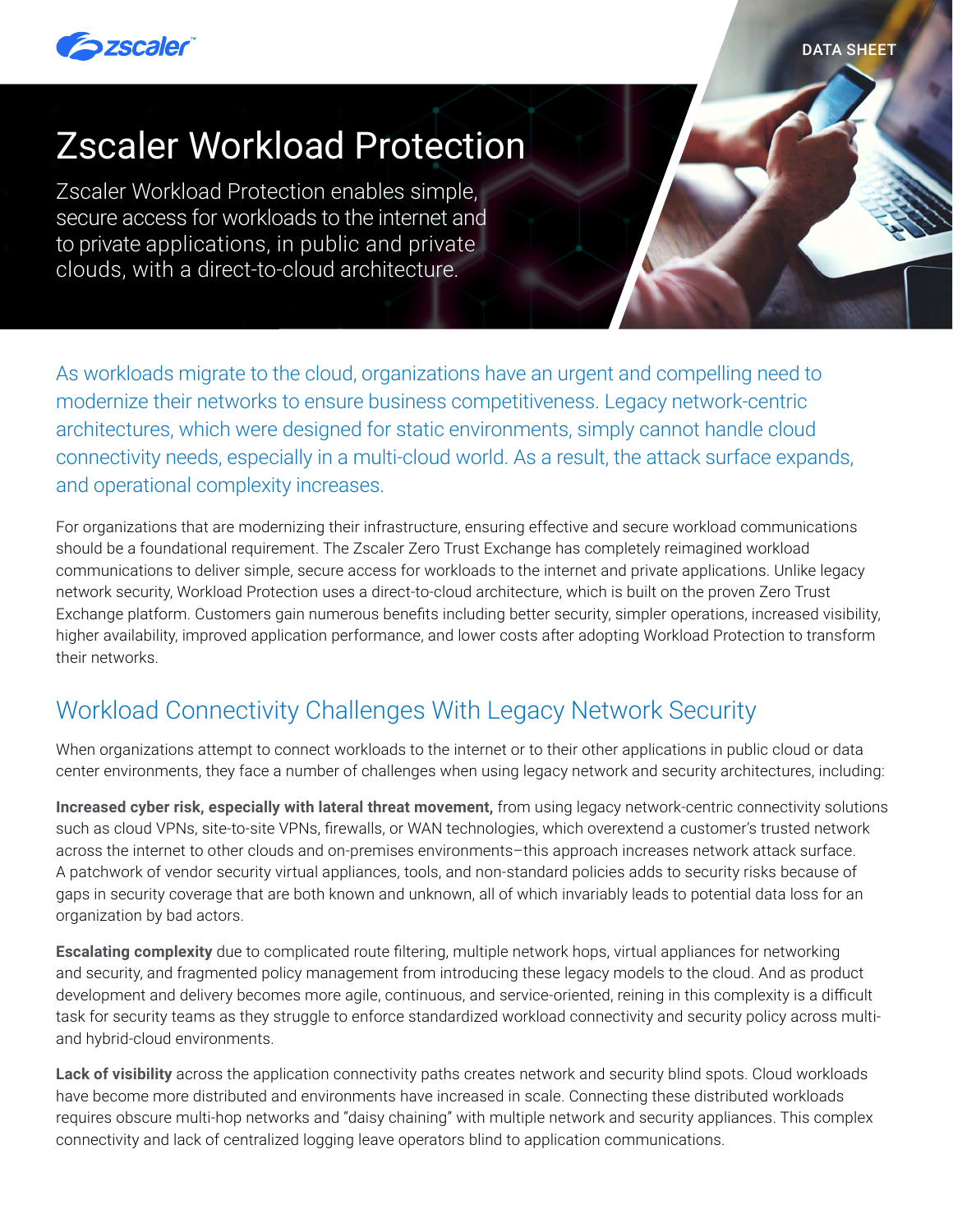

**Poor performance and scalability** due to legacy approaches being applied to cloud connectivity. Legacy architectures typically use separate VMs for each security function, resulting in sequential assembly line style inspection resulting in increased latency. These architectures also cannot scale fast enough to meet the demands of surges in traffic.

**High costs** due to legacy network security appliances (e.g., firewalls, IPS, routers, and other point products), overprovisioning of network services to compensate for lack of scalability, and increased use of cloud-native services such as transit peering.



### Workload Protection extends zero trust principles to cloud workloads

Workload Protection provides workloads fast and reliable access to the internet and private applications with a direct-to-cloud architecture, which provides high security and operational simplicity. Workload Protection eliminates the network attack surface by directly connecting workloads to the internet and to private applications using a full proxy architecture. This architecture dramatically simplifies connectivity by eliminating routing, VPNs, transit gateways, transit hubs, and firewalls, while allowing for flexible forwarding and easing policy management by using the proven ZIA and ZPA policy framework.

The unique direct-to-cloud architecture is made possible by using the Zero Trust Exchange. Workload Protection directly forwards all workload communications to the Zero Trust Exchange, where either ZIA or ZPA policies can be applied for full security inspection and access identity-based control of workload communications. From the Zero Trust Exchange, the communications are then forwarded to any destination, whether it's the internet or other private applications within or across multi-cloud environments. This unique approach provides three key advantages:

- **Zero attack surface and data loss prevention** By using direct-to-cloud architecture to take traffic off the corporate network, applications become invisible to cyber threats reducing the risk of data loss.
- **Simplified cloud connectivity** The Zero Trust architecture also avoids performance bottlenecks as IP overlap issues are removed, route distributions are no longer needed, and workloads are directly connected to the internet to other applications.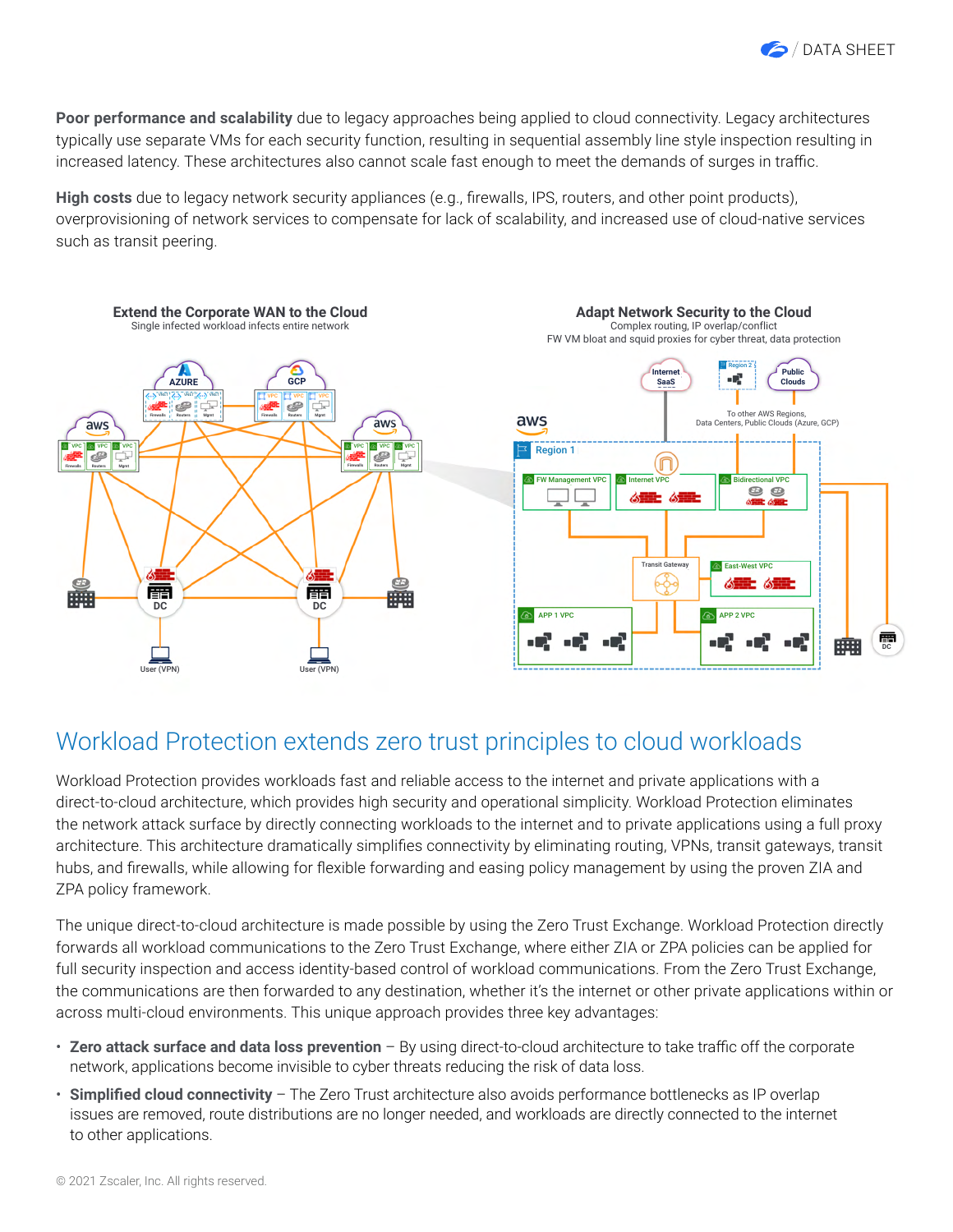

• **Superior application performance at scale** – Zscaler is built on a truly distributed architecture where every communication that reaches the service edge gets processed instantly for identity and context ensuring the shortest path between applications no matter where they are hosted, reducing latency and improving application performance.

Workload Protection is well-aligned to help an organization meet its infrastructure modernization priorities in several ways. It extends workload-to-workload connectivity, using zero trust principles, across disjointed networks and multiple clouds, including AWS regions, Microsoft Azure, Google Cloud, and on-premises data centers. Workload Protection also delivers secure internet access for workloads in public clouds and data centers. All these capabilities are delivered via a unified policy plane for traffic forwarding, security, and zero trust access across these heterogeneous environments.



### Workload Protection advantages

- **Zero trust security for workloads.** As described above, workloads benefit from zero trust security which is based on workload identity, location, and other contextual attributes, unlike traditional controls which rely on networks for security.
- **Simpler deployment, without complicated network configurations.** Traditional approaches require complex routing configurations through transit gateways, transit hubs, and SNAT which need to be repeated for every VPC and across every cloud. In contrast, all that Workload Protection needs is a default route to the internet. Policy management for traffic forwarding and security is centralized and standardized in the Zero Trust Exchange regardless of the source or destination of the workload communications.
- **Full visibility, end to end, with direct-to-cloud connectivity.** The old way relies on obscure, multi-hop networking making it difficult to understand how traffic flows. Moreover, logging is scattered across multiple network products. Because Workload Protection connects directly to the cloud, operators gain full visibility and control over how workloads communicate. Logging is centralized and streamed in real time, and logs can be exported to a SIEM or a monitoring solution of your choice for correlation and analysis.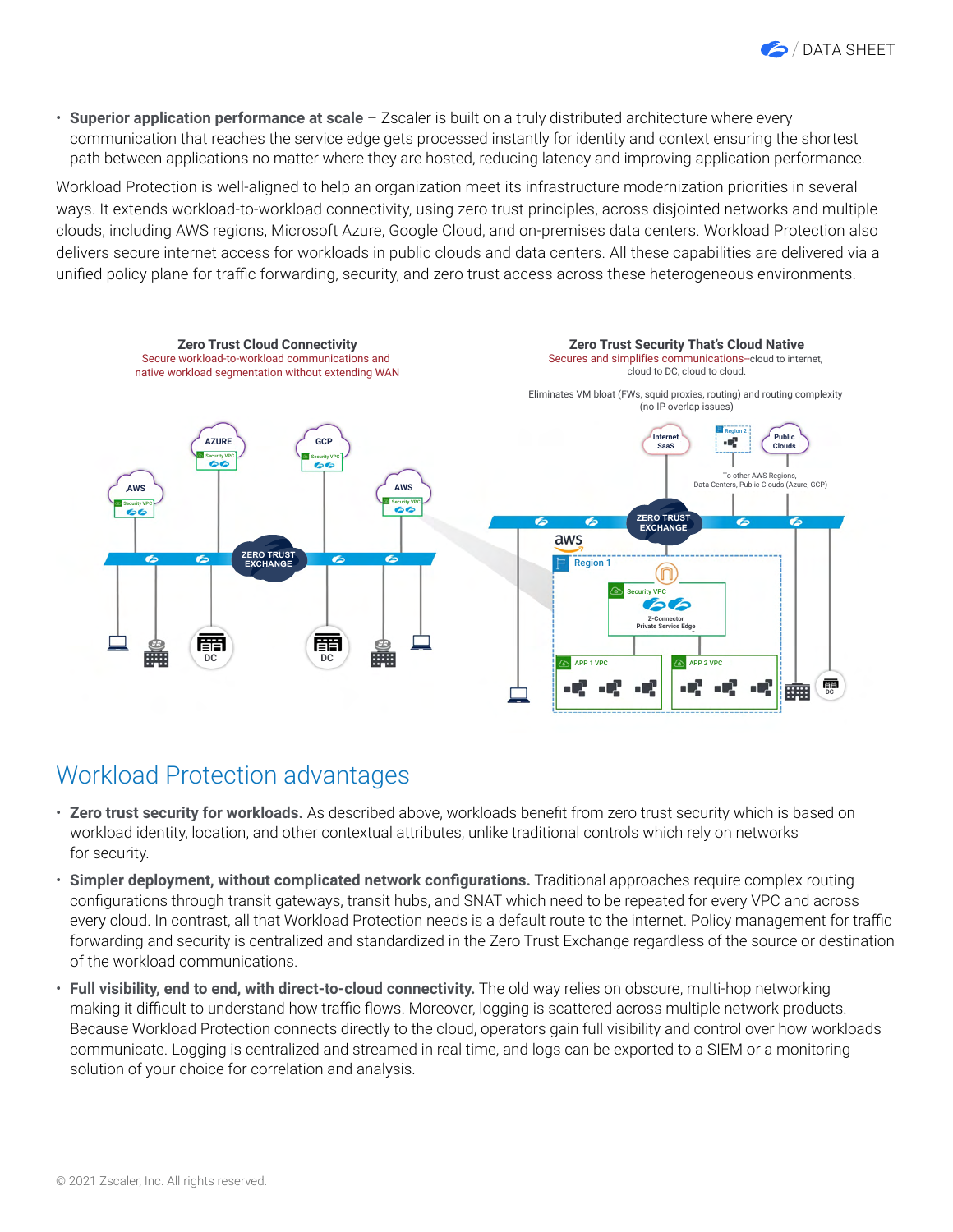

- **Hyper scalability and performance**, with no centralized chokepoints. Legacy architectures require all traffic to be funneled through centralized infrastructure, involving transit gateways, hubs, and virtual firewalls which lack the elasticity and scale to handle surge throughputs. The modern Zero Trust Exchange architecture operates at hyperscale across more than 150 global data centers and handles any increase in communications with elastic, horizontal scaling. Furthermore, Zscaler's single-pass architecture reduces hops and the associated latency to improve application performance.
- **High availability without unnecessary replication of services.** Existing approaches require a complex availability architecture of multiple firewalls and networking configurations that need to be replicated over multiple zones, regions, and clouds. The Workload Protection direct-to-cloud architecture dramatically simplifies cloud configuration requirements because all the required services are transparently provided in the Zero Trust Exchange, at scale. At the customer's site, automatic failover with N+2 redundancy is provided for forwarding and security.
- **Reduced costs with streamlined services delivered by the Zero Trust Exchange.** Customers no longer have to overprovision services and pay for idle time of firewalls, transit hubs, and NAT gateways replicated across every cloud environment, which quickly add up. With Workload Protection, there are no hidden costs, and customers are only billed for consumed security services, not for networking or access—there is no need to pay for virtual firewalls or proxies in the customer environments.

# Workload Protection unique value

Workload Protection is built on the Zscaler Zero Trust Exchange, which securely connects users, devices, and apps using business policies over any network and across any cloud, at scale.

- Application workloads are connected directly to each other, independent of the underlying corporate network, VPN, or WAN
- Applications are invisible to the outside world and have no attack surface
- Purpose-built, multi-tenant proxy architecture holds, inspects, and enforces policy
- High-performance inspection is done by a single-scan and multi-access architecture that is built for scale
- Fine-grained forwarding policy management for internet & non-internet traffic, using Zscaler Internet Access or Zscaler Private Access policies
- Unified, standardized policies across AWS, Azure, Google Cloud, and on-premises data centers. This includes managing policy, monitoring traffic, and tracking logs

### Workload Protection use cases

#### **Digital transformation and cloud migration**

As organizations migrate their applications to the cloud and build cloud-native applications, the on-premises models for networking and security get broken. Digital transformation necessitates a network transformation, which ushers in a new model for workload communications; a model in which workloads communicate with any destination securely and independently from the underlying network. Workload Protection is purpose-built to enable digital transformation.

#### **Workload connectivity without VPNs**

Organizations can now directly connect workloads to private applications without extending their WAN or relying on VPNs, both of which increase network attack surface.

#### **Ransomware and malware prevention with zero trust**

Zero trust assumes that the network has been compromised and can no longer be trusted. In this scenario, Workload Protection directly connects workloads to the internet or to private applications without connecting networks. As a result, the network attack surface is eliminated and threats, such as ransomware, cannot spread laterally across the environment. Every connection is monitored and logged for audit purposes.